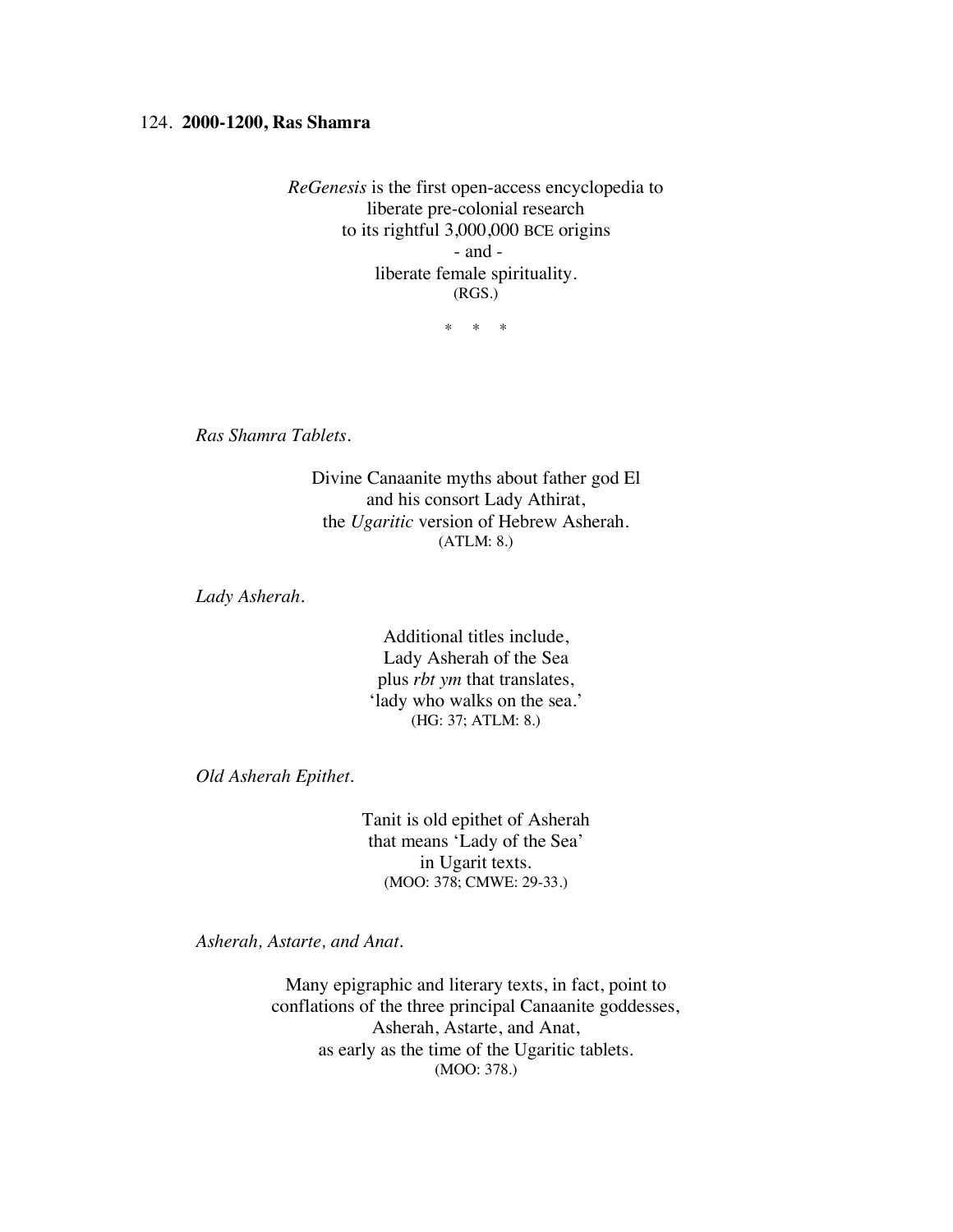*Canaanite Israel.*

Israel was essentially Canaanite … [and] we now know that the religious landscape of Israel included one or more Canaanite goddesses. (HAP: 22-23.)

The ancient site of Ras Shamra at Ugarit is located in Northern Syria on the Palestinian coast just south of the Orontes River. From 2000-1200 BCE, Ugarit was a flourishing center including a shipping port that had access to the entire Mediterranean. Although the surrounding area impacted its culture, the primary influence was from the seafaring culture of ancient Byblos. (AGL: 176.)

In 1929, a major archaeological discovery was made at Ras Shamra that included: cuneiform tablets; 2 tripartite temples very similar to Solomon's temple in Jerusalem; a tremendous library that yielded a trilingual wordlist affording unprecedented new translations; plus numerous artifacts including female goddess figures. (AGL: 176.) This unique archaeological discovery contained divine Canaanite myths documenting El as chief father god and his divine consort, Athirat, the Ugaritic name for Hebrew Asherah. (ATLM: 8.)

In "The Persistence of Canaanite Religion," Robert Oden speaks to the significance of the Ras Shamra texts.

> Among this century's archaeological surprises, few have generated as much scholarly enthusiasm as the discovery of mythological texts from Ugarit (modern Ras Shamra) in Syria. Nor has any discovery surpassed the texts' impact upon the study of the clash of religions in Canaan and Israel (TPCR: 31).

This documentation of El and his divine consort Athirat/Asherah, dating from an epoch much earlier than the biblical period, says that it is "most likely that these two deities as a pair continued within the cult [culture] for many centuries" and therefore bear witness to the "worship of Asherah during the period between the Ugaritic texts and the beginning of the Iron Age." (COA: 11.) The Ras Shamra cuneiform tablets "definitely established the identity of a goddess Asherah." (COA: 7.) In summary, Frank Cross adds that this powerful deity was the primary wife (consort/mother goddess/Hieros Gamos?) \* of El, creatress of the creatures, and creatress of the gods. (CMWE: 15, 32.) (AGL: 175-178; ATLM: 8; COA: 7-11; CMWE: 15, 32.)

\* "Hieros Gamos: mother of the gods and as such is referred to as qnyt 'ilm 'the procreatress of the gods' (AH: 387)." (CTA 4.1.23, 4.III.26, 30, 32, 35.)

John Day adds that Asherah (Athirat) is the "single most important Northwest Semitic source about the goddess Asherah."

The Ugaritic texts from Ras Shamra on the Syrian coast, written in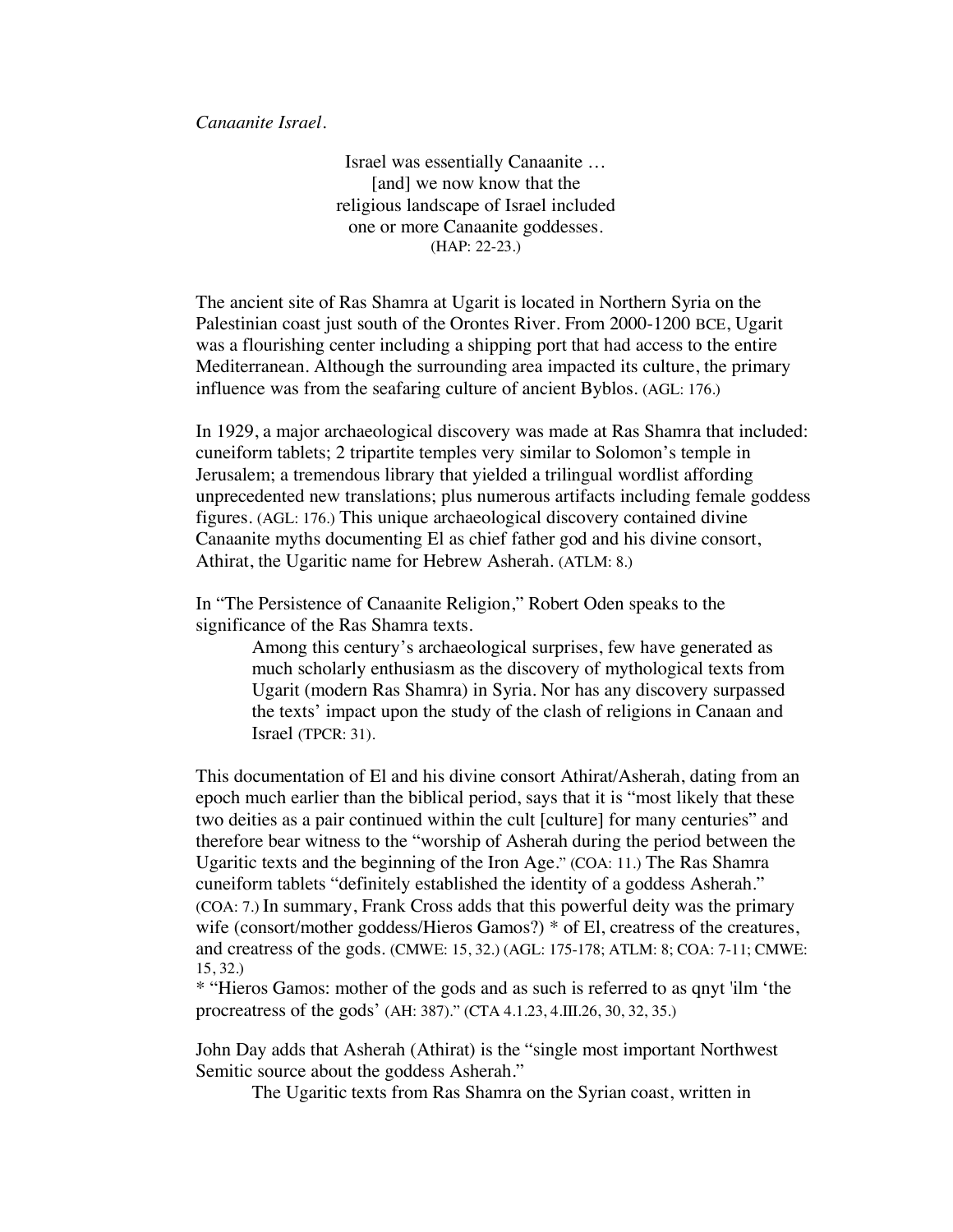alphabetic cuneiform, are our single most important Northwest Semitic source about the goddess Asherah. She is there referred to as 'atrt, which is generally vocalized as Athirat, and appears as the consort (Hieros Gamos?) of the supreme god El. As befits El's consort, she is sometimes called 'ilt (Elat), literally 'goddess' She is the mother of the gods and as such is referred to as qnyt 'ilm 'the procreatress of the gods.' Less well known is a fragmentary text that refers to 'um. 'il [m] 'the mother of the gods, which presumably also refers to Athirat. Athirat therefore shared at least to some extent in her consort El's work of creation. El is referred to as bny bnwt 'creator of creatures' in the Ugaritic texts and 'I qn 'rs 'El creator of the earth' in other texts. The gods are referred to on one occasion as sb 'm. bn. 'atrt 'the seventy sons of Athirat' (AH: 387).

For a recommended summary of the Davidic through First and Second Temple historical transitions: 1000-600, Davidic Kingship, Solomon, Philistines, and Temple Transitions. (RGS.) (RGS.)

Further research on Solomon's Temple: 2000, Asherah; 2000-1200, Ras Shamra; 1000-600, Davidic Kingship, Solomon, Philistines, and Temple Transitions; 970, First Temple, Menorah, and Weavings; 586, Destruction of the First Temple, Jerusalem Exile; and 538 BCE –70 CE, Second Temple Period. (RGS.)

Further Asherah research: 2000, Bethel, Almond City, and Asherah; 2000, Asherah; 1500, Lachish Ewer, Triangle, and Menorah; 970, First Temple, Menorah, and Weavings; 900, Taanach, Canaanite Libation Stand; 800-700, Kuntillet Ajrud and Khirbet El-Qom; and 600-398, Astarte/Anat/Ashtaroth/Asherah/Ishtar and Yahweh, Egypt. (RGS.)

Further Ras Shamra research: 2000, Asherah. (RGS.)

Further bibliographical research:

- Cohen, Daniel. "Asherah: Hidden Goddess of the Bible." Ed. Patricia Monaghan. *Goddesses in World Culture*. Vol. 2. Santa Barbara, CA: Praeger, 2011. 39-54. (AHD.)
- Cross, Frank Moore*. Canaanite Myth and Hebrew Epic: Essays in the History of the Religion of Israel.* Cambridge, MA: Harvard University Press, 1973. (CMWE.)
- Day, John. "Asherah in the Hebrew Bible and Northwest Semitic Literature." *Journal of Biblical Literature* 105.3 (Sep. 1986): 385-408. (AH: 387.)
- Hadley, Judith M. *The Cult of Asherah in Ancient Israel and Judah: Evidence for a Hebrew Goddess*. New York, NY: Cambridge University Press, 2000. (COA.)
- Handy, K. Lowell. *Among the Host of Heaven: The Syro-Palestinian Pantheon as Bureaucracy*. Winona Lake, IN: Eisenbrauns, 1994. (AHH.)
- Lewis, Theodore J. "Divine Images and Aniconism in Ancient Israel."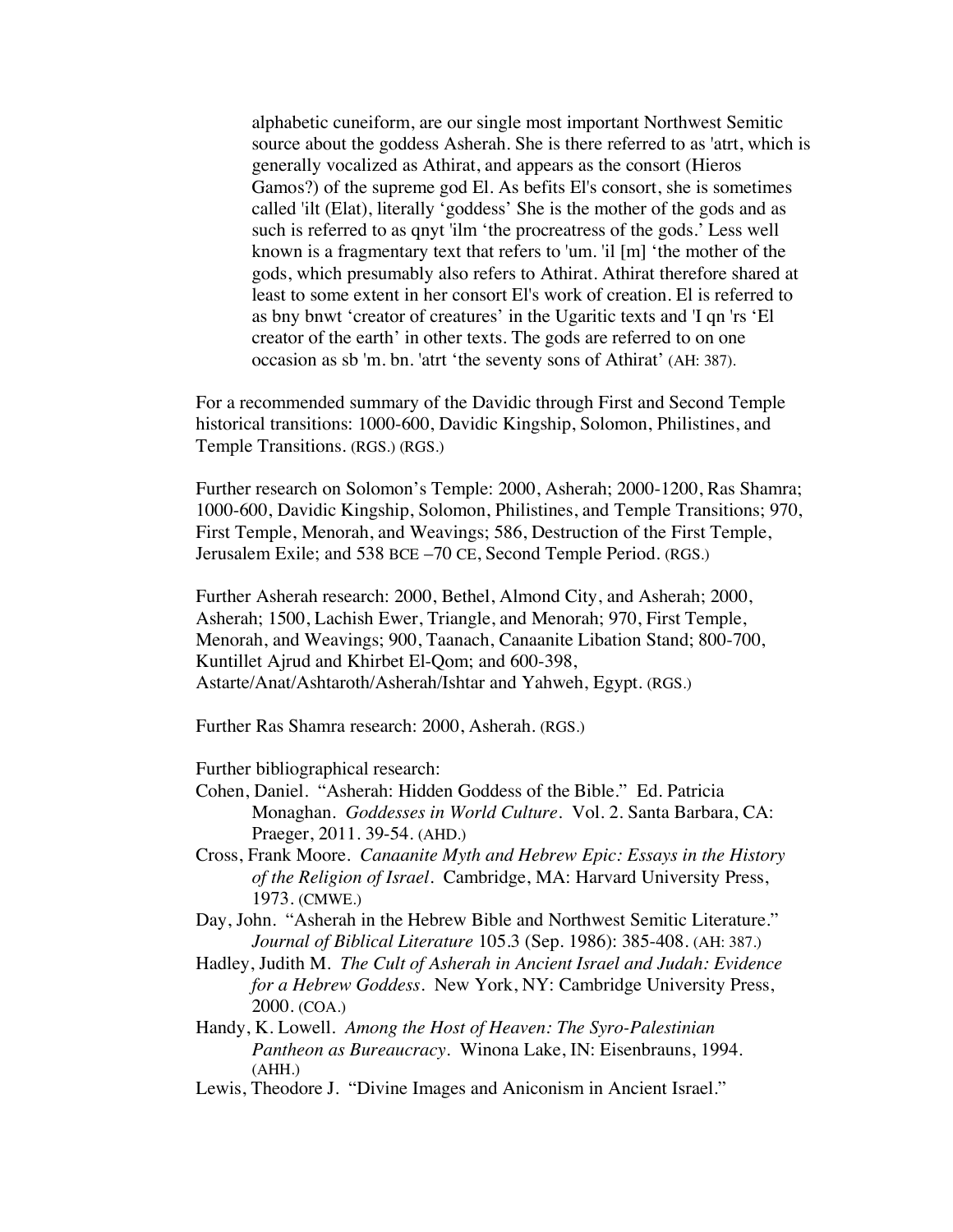*Journal of the American Oriental Society* 18.1 (Jan.-Mar. 1998): 36-53. (DIAAI**.**)

- Petty, Richard J*. Asherah: Goddess of Israel*. New York, NY: Peter Lang, 1990. **(**AGL**.)**
- Smith, Mark S. *The Early History of God: Yahweh and the Other Deities in Ancient Israel.* Dearborn, MI: William B. Eerdmans, 2002. (EHG.)
- Wanlass, Ramona. "The Goddess, Syncretism, and Patriarchy: Evolution and Extinction of the Goddess during the Creation of Patriarchy in Ancient Israel." *Women in Judaism: A Multidisciplinary Journal* 8.2 (Winter 2011): 1-16. (GSP.)
- Wiggins, Steve A. *A Reassessment of Asherah: A Study According to the Textual Sources of the First Two Millennia B.C.E.* Neukirchener Verlag Neukirchen-Vluyn, Germany: Verlag, Butzon, and Bercker Kevelaer, 1993. 191. (ROA.)

IMAGE: MAP: RAS SHAMRA, UGARIT.

PHOTO: © GSA. DESCRIPTION: MAP OF RAS SHAMRA LOCATED AT UGARIT IN NORTHERN SYRIA ON THE PALESTINIAN COAST JUST SOUTH OF THE ORONTES RIVER.

SLIDE LOCATION MAPS, SHEET 1, ROW 4, SLEVE 5, SLIDE #5, BCE. IT\_MAP\_S1\_R4\_SL5\_S5.jpg SHOT ON LOCATION: BRITISH MUSEUM: LONDON, ENGLAND.

NOTE 1: FIELDWORK 1998.

IMAGE: WAR GODDESS ASTARTE: RAS SHAMRA, UGARIT (NORTHERN SYRIA). PHOTO GSA DESCRIPTION: IVORY LID OF WAR GODDESS ASTARTE WITH BOAR'S TUSK HELMET AND FLUTED MINOAN-TYPE SKIRT. TWO GOATS STAND ON EITHER SIDE OF ASTARTE FEEDING ON EARS OF CORN FROM HER HANDS. IVORY LID IS FROM RAS SHAMRA (UGARIT) NORTHERN COAST OF SYRIA (MODERN MINET EL-BEIDA.)

SLIDE LOCATION NEAR EAST, SHEET 12, ROW 1, SLEEVE 5, SLIDE #61, BCE. CU\_NEA\_S12\_R1\_SL5\_S61.jpg LOCATION: RAS SHAMRA, UGARIT (NORTHERN SYRIA). NOTE 1: (DG: 171, 112.) NOTE 2: FIELDWORK PROJECT. PHOTO NOTE: © BIBLICAL ARCHAEOLOGY SOCIETY (1989).

PHOTO NOTE: ILLUSTRATION ENHANCEMENT, CHRISI KARVONIDES' TEAM.

IMAGE: DARK MOTHER GODDESSES (ASTARTE?) WITH HORNED HEADDRESS: NAHARIYA, CANAANITE.

IMAGE GSA DESCRIPTION: CANAANITE GODDESSES (ASTARTE?) FROM NAHARIYA INC. HORNED HEADDRESS AND HIGH PEAKED CAP, BRONZE CAST OR GOLD MOLD. SLIDE LOCATION BIB ARCH, SHEET 1, ROW 2, SLEEVE 2, SLIDE #5, 2000-1500 BCE. CO\_BAR\_S1\_R2\_SL2\_S5.jpg CO\_BAR\_S1\_R2\_SL2\_S5\_ILL.jpg LOCATION: NAHARIYA, CANAANITE. NOTE 1: FIELDWORK PROJECT. PHOTO NOTE: © BIBLICAL ARCHAEOLOGY SOCIETY (1989). PHOTO NOTE: ILLUSTRATION ENHANCEMENT, CHRISI KARVONIDES' TEAM.

IMAGE: INANNA (OR ASHERAH?) PRESENTING HER BREASTS: ANCIENT IRAN. PHOTO: © GSA. DESCRIPTION: INANNA (OR ASHERAH?) HOLDING HER BREASTS. SLIDE LOCATION NEAR EAST, SHEET 12, ROW 2, SLEEVE 3, SLIDE #31, BCE.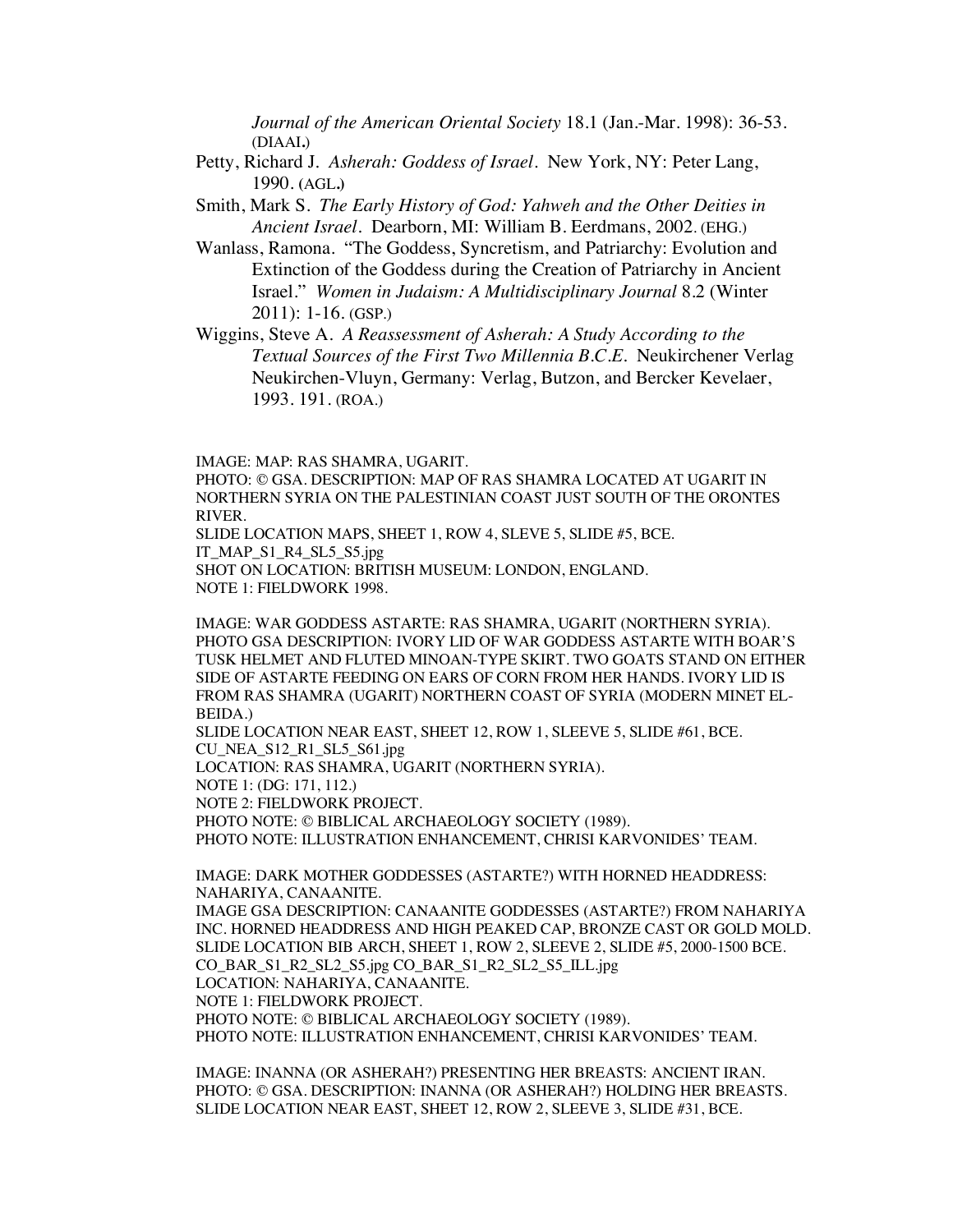CU\_NEA\_S12\_R2\_SL3\_S31.jpg

SHOT ON LOCATION: BRITISH MUSEUM: LONDON, ENGLAND. NOTE 1: DURING IRON AGE II, ASHERAH PRESENTING HER BREASTS WAS WELL KNOWN. (GAT: 42-44; RGS). (THIS WAS ALSO TRUE OF GODDESS PINIKIR/KIRIRISHA.) (WA: 222.) NOTE 2:

ASHERAH'S ICONOGRAPHY IS ALL FORMS OF THE TREE MANIFESTED IN RITUAL GROVES, TREES, MAY POLES, TEMPLE PILLARS, PRIMEVAL FORESTS, AND GODDESS PILLAR FIGURES WITH FULL NOURISHING BREASTS (AMST: 42-44; AH: 398; COA; APL; RGS).

NOTE 3: "IN THE IMAGERY ASSOCIATED WITH MOTHER GODDESS, THE REPRESENTATION OF BREASTS AND WOMB IS 'A FORM OF DIVINE EPIPHANY*'* (SGE: 30, n. 60; TGM: 128)."

NOTE 4: FOR FURTHER ASHERAH IMAGES SEE, (HG: PLATES 1, 5, 6 AND 7.) NOTE 5: OTHER IMAGE POSSIBILITY IS WISDOM GODDESS PINIKIR/KIRIRISHA (WA: 222; RGS).

NOTE 6: FIELDWORK PROJECT 2002.

IMAGE: INANNA/ISHTAR/ANAHITA WITH THEIR HANDS RAISED TO THEIR BREASTS: SUSA, SUMERIA.

PHOTO: © GSA. DESCRIPTION: STANDING INANNA/ISHTAR/ANAHITA HOLDING HER BREASTS, SUSA, SUMERIA. TERRA COTTA.

SLIDE LOCATION NEAR EAST, SHEET 5, ROW 2, SLEEVE 4, SLIDE #31E, MID-SECOND MILLENNIUM BCE.

CU\_NEA\_S5\_R2\_SL4\_S31E.jpg

SHOT ON LOCATION: MUSÉE DU LOUVRE: PARIS, FRANCE. NOTE 1: "FEMALE CLAY FIGURES WITH THEIR HANDS RAISED TO THEIR BREAST RESEMBLE IDOLS [ICONS] OF THE MOTHER GODDESS WHICH WERE LATER WIDELY DISSEMINATED IN THE NEAR EAST (ROTGG: 23)." NOTE 2: FIELDWORK PROJECT 1980-1989.

IMAGE: INANNA/ISHTAR/ANAHITA AT THE ACROPOLIS: SUSA, SW IRAN. PHOTO: © GSA. DESCRIPTION: TERRA COTTA ICON OF STANDING GODDESS HOLDING HER BREASTS INC. INANNA/ISHTAR/ANAHITA, SUSA ACROPOLIS IN SW IRAN.

SLIDE LOCATION NEAR EAST, SHEET 6, ROW 2, SLEEVE 3, SLIDE #32E, MID-SECOND MILLENNIUM BCE.

CU\_NEA\_S6\_R2\_SL3\_S32E.jpg

SHOT ON LOCATION: MUSÉE DU LOUVRE: PARIS, FRANCE. NOTE 1: "THE PATRON DEITY OF THE EYE TEMPLE COMPLEX WAS ISHTAR **[**OR ESH-TAR], PREVIOUSLY KNOWN AS INANNA (TEG: 25; RGS)." (SOURCE: RGS.) NOTE 2: "FEMALE CLAY FIGURES WITH THEIR HANDS RAISED TO THEIR BREAST RESEMBLE IDOLS [ICONS] OF THE MOTHER GODDESS WHICH WERE LATER WIDELY DISSEMINATED IN THE NEAR EAST (ROTGG: 23)." NOTE 3: FIELDWORK PROJECT 1980-1989.

IMAGE: INANNA/ISHTAR/ANAHITA: SUSA ACROPOLIS, SW IRAN. PHOTO: © GSA. DESCRIPTION: INANNA'S SUMERIAN TEMPLE LEVEL 7A AT NIPPUR, BABYLONIA JUST BELOW BABYLON (IRAQ). SLIDE LOCATION NEAR EAST, SHEET 6, ROW 4, SLEEVE 4, SLIDE #15, EARLY DYNASTIC IIIb PERIOD. CU\_NEA\_S6\_R4\_SL4\_S15.jpg SHOT ON LOCATION: METROPOLITAN MUSEUM OF ART: NEW YORK, NY. NOTE 1: "MESOPOTAMIAN MOON (LUNAR) RELIGION AT MAMRE INCLUDED ASHERAH AS MOON AND TREE GODDESS OF THE MOTHERS (RGS)."